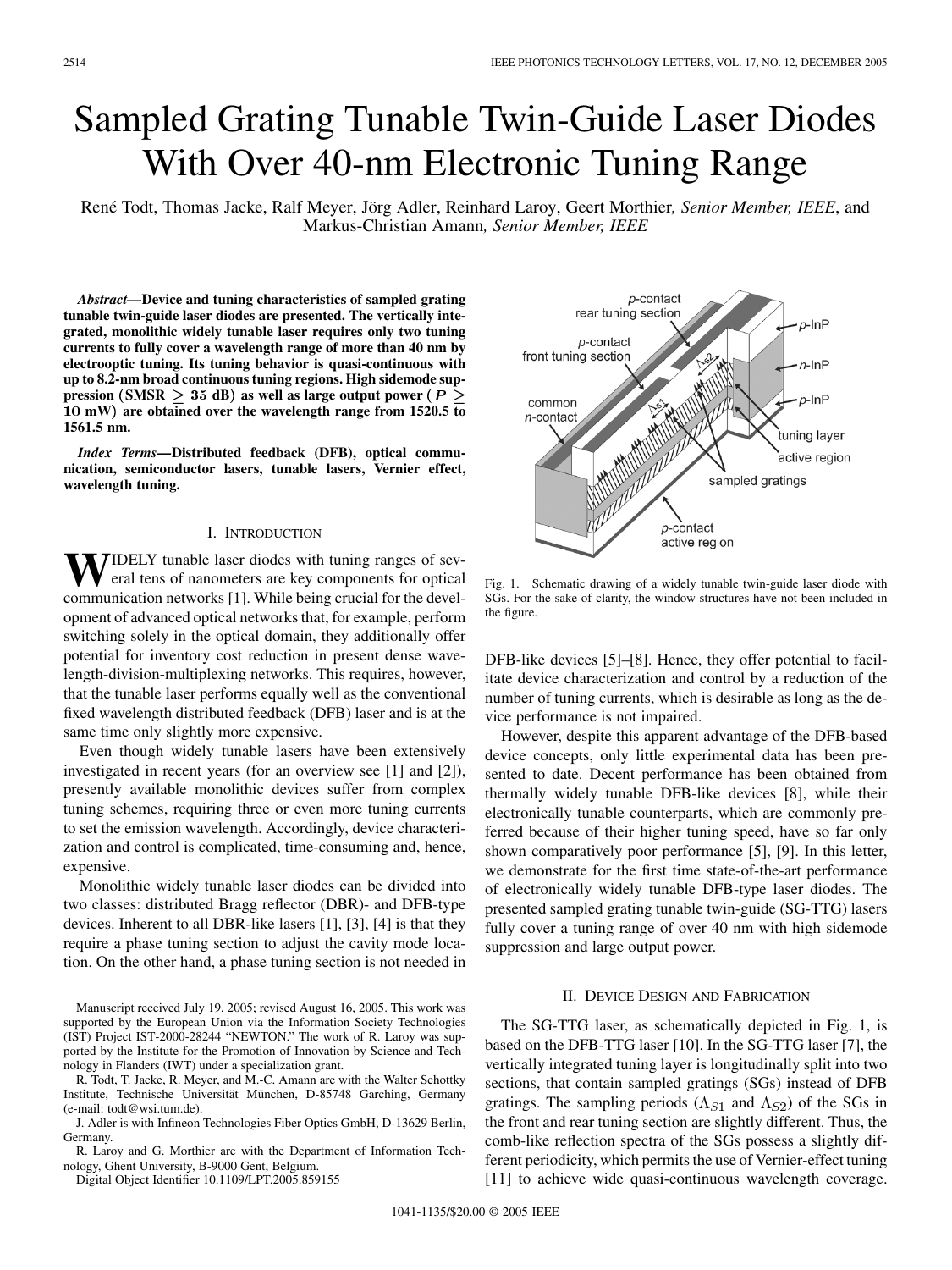Whereas continuous tuning is obtained by tuning both reflectors simultaneously, large wavelength jumps, so-called supermode hops, are obtained by tuning one reflector while leaving the other one unchanged. Due to the vertical integration of active and tuning section, the laser behaves in essence like a DFB laser. Therefore, a phase tuning section is not necessary and only two tuning currents are required.

The devices were realized in a buried heterostructure design using the GaInAsP–InP material system. All four epitaxial steps were carried out in an Aixtron AIX 200/4 metal–organic vapor phase epitaxy system. The active region consists of a strained layer multi quantum well with an emission peak wavelength of 1.55  $\mu$ m. The SGs were fabricated by a combination of holograhpy and optical lithography. The gratings with a pitch of 236 nm were etched into the 280-nm-thick tuning layer ( $\lambda_q =$ 1.40 $\mu$ m). The effective coupling coefficient  $\kappa$ <sub>eff</sub> is estimated to be  $\sim$  10 cm<sup>-1</sup>. The SGs have been designed to obtain a reflection peak spacing of 5.0 and 5.5 nm in the front and rear reflector, respectively.

The fabrication starts with the growth of the basic TTG structure. The last layer grown in this epitaxy step is the tuning layer, wherein then the gratings are defined. They are overgrown in the second epitaxy step by a thin  $p$ -InP cap. Subsequently, stripe mesas are etched by reative ion etching and laterally embedded with n-InP in a selective area epitaxy step. Finally, another selective area epitaxy step is carried out for the growth of the p-InP cladding. The devices are finalized by applying passivation and metallization layers.

Since facet reflections would interfere with the SG reflection spectrum and cause distortions, the front and back facets were formed by a combination of antireflection (AR) coatings and window structures [[12\]](#page-2-0) in order to obtain a facet reflectivity below  $10^{-3}$ . The 1200- $\mu$ m-long and 1.3- $\mu$ m-broad buried mesa was terminated approximately 30  $\mu$ m before the facet.

#### III. DEVICE AND TUNING CHARACTERISTICS

Characterization of the laser diodes was carried out at a heatsink temperature of 20  $^{\circ}$ C. With tuning sections left unbiased, the devices reach the lasing threshold at an active region current of 27 mA, corresponding to a current density of only 1.7 kA/cm<sup>2</sup>. The output power typically saturates at 20–25 mW due to the onset of leakage currents. Even higher output power levels should be obtainable by incorporation of blocking layers [[13\]](#page-2-0).

For the measurement of the tuning characteristics, the active region current was set to 250 mA, slightly beyond the output power saturation point. Both tuning currents were swept in a nonlinear way up to a maximum current of 45 mA. The wavelength map shown in Fig. 2 reveals the location of the various supermodes. Within these supermodes, the emission wavelength can be continuously and mode-hop-free tuned by up to 8.2 nm. Only minor variations in the sidemode suppression ratio (SMSR) are observed during continuous tuning.

The emission wavelength as function of the rear reflector tuning setting was extracted from the wavelength map for the nine central supermodes and is depicted in Fig. 3. As can be seen, the spacing of the supermodes as well as the wavelength

Fig. 2. Wavelength map of an SG-TTG laser diode. The various supermodes are enclosed by bold lines. Thin solid lines within the supermodes indicate iso-wavelength contours that are spaced in 1.0-nm intervals and are shown as a visual aid for determining the continuous tuning range of each supermode. Within the supermodes, continuous mode-hop free wavelength tuning of up to 8 nm is possible.



Fig. 3. Emission wavelength versus rear reflector tuning for the nine central supermodes of Fig. 2. Each supermode is unambiguously identified by the relationship between front and rear reflector tuning.



Fig. 4. Optical emission spectra of three neighboring supermodes, demonstrating the high spectral purity of the SG-TTG laser.

change within each of the supermodes is absolutely regular. Furthermore, the supermode spacing is also in good agreement with the SG design. These findings clearly show that spurious facet